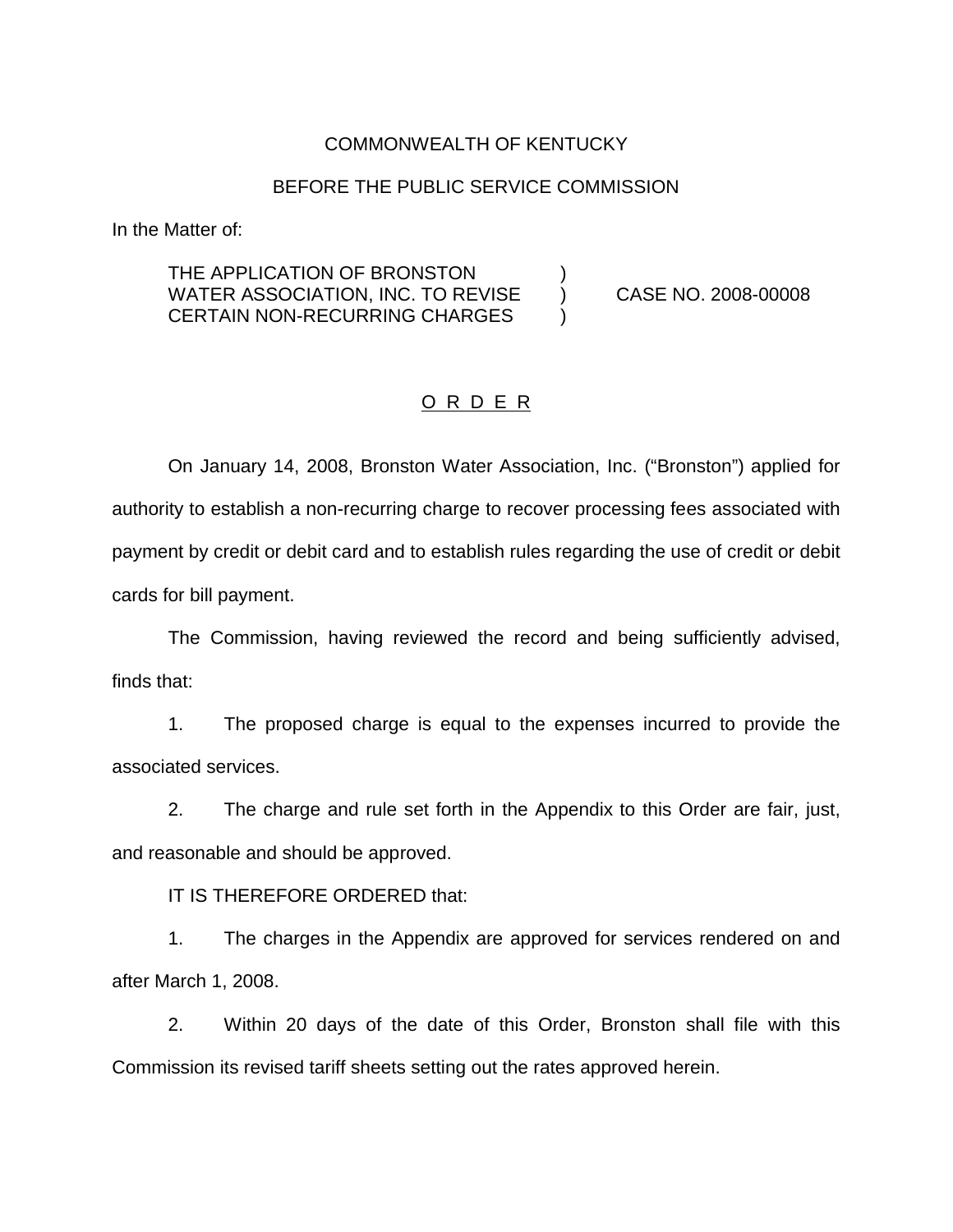Done at Frankfort, Kentucky, this 26<sup>th</sup> day of February, 2008.

By the Commission

ATTEST:

**Executive Director** 

Case No. 2008-00008